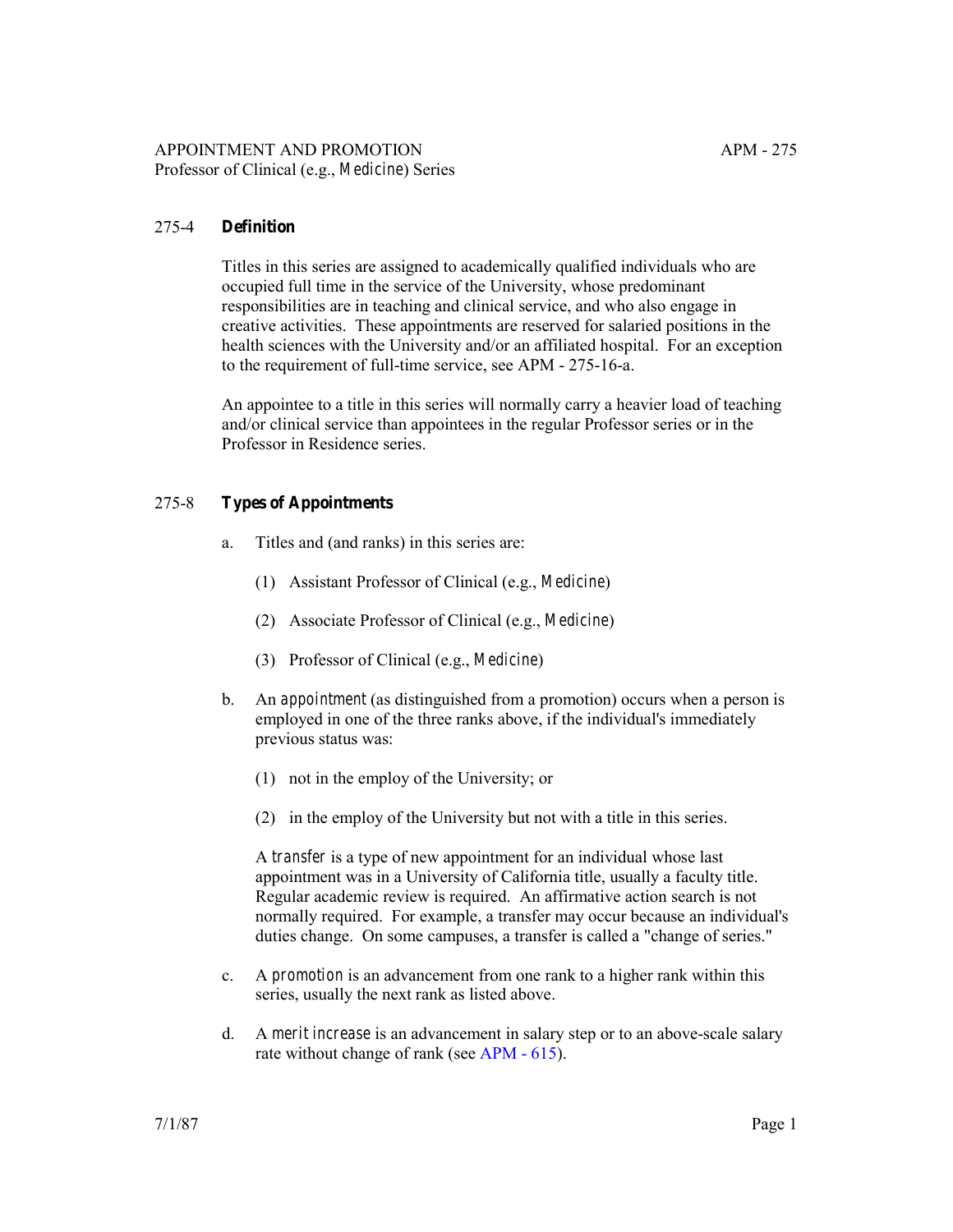# APPOINTMENT AND PROMOTION APM - 275

Professor of Clinical (e.g., *Medicine*) Series

e. The term *reappointment* is used for the renewal of an appointment immediately following the ending date of a previous appointment in this series. A reappointment may or may not be accompanied by a promotion or a merit increase.

# 275-10 **Criteria**

A candidate for appointment or advancement in this series shall be judged by the following criteria:

- a. Teaching
- b. Professional competence and activity
- c. Creative work
- d. University and public service

These criteria and standards are set forth in [APM - 210-2](http://ucop.edu/academic-personnel-programs/_files/apm/apm-210.pdf), *Instructions to Review Committees Which Advise on Actions Concerning the Professor of Clinical (e.g., Medicine) series.*

# 275-16 **Restrictions**

- a. An appointee holding a title in this series either must be a full-time academic employee of the University, with 100 percent of the employment allocated among one or more appointments to academic titles, or be certified by the Chancellor that his or her sole professional commitment is to the University.
- b. Funding
	- (1) On a campus where *all* appointees in this series have one-year appointments or less, funding may come from General (State) funds or from other sources. The use of State funds in this case does not involve any commitment of tenure or security of employment. The State money is a temporary funding source for one year or less, and may be renewed.

The Chancellor shall notify appointees on State funds of the above conditions and restrictions.

(2) Limits on State funding for campuses not covered by (1) above.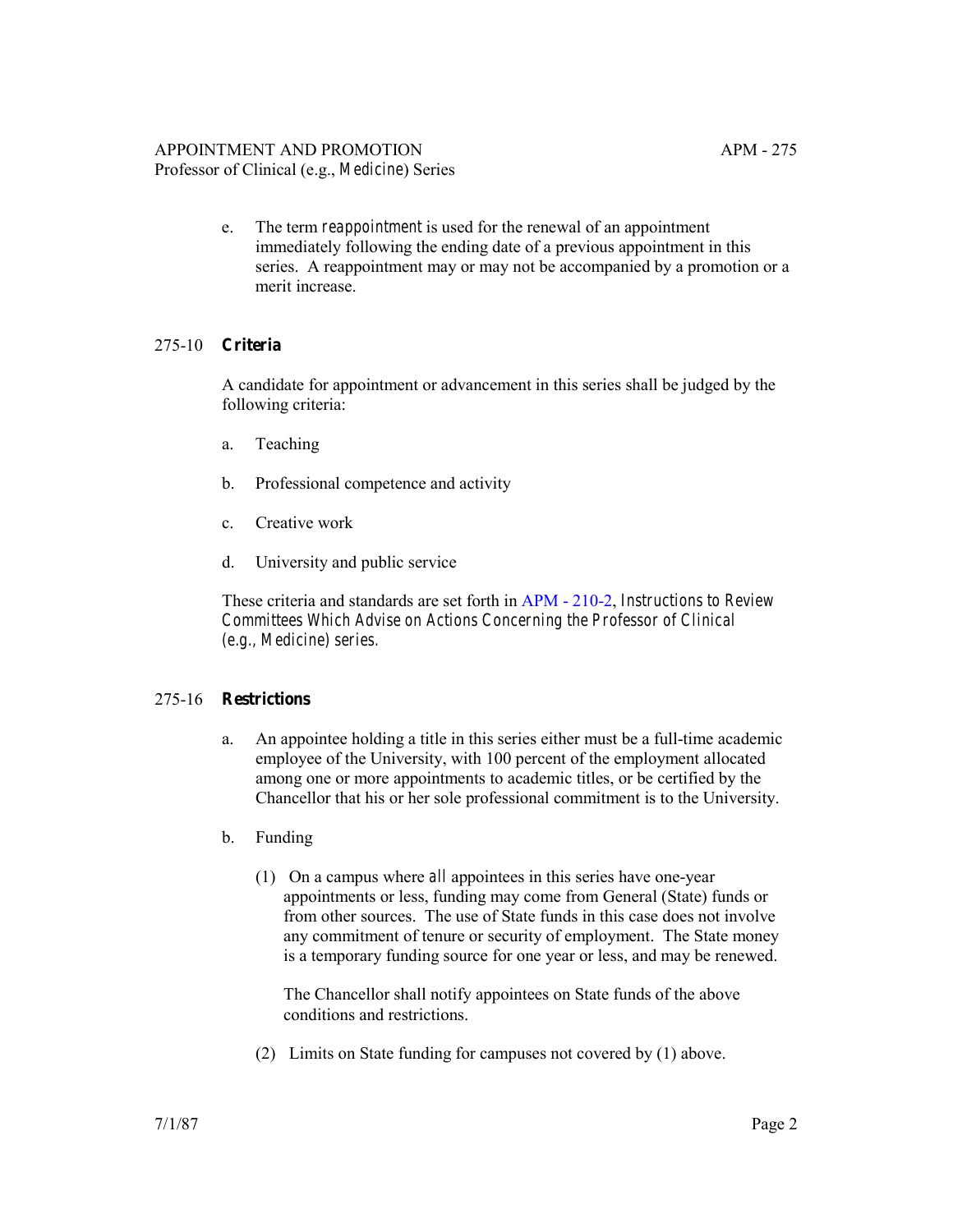On campuses not covered by (1) above, 50 percent or more of the base salary of the appointee shall come from funds other than General (State) funds, except that the Chancellor is authorized, under justifying circumstances, to fund more than 50 percent of the base salary from General (State) funds for a limited period of time. When an appointment in any title in this series is supported by General (State) funds for more than 50 percent time (0.5 FTE), the total period of such appointment, in combination with any other State funded appointments in those titles specified in [APM - 133-0-b and -c,](http://ucop.edu/academic-personnel-programs/_files/apm/apm-133.pdf) shall not exceed eight years. In other words, there is a cumulative eight-year limit on State funding on these particular campuses for an individual who holds any title or titles in this series, i.e., Assistant, Associate, and Full Professor of Clinical (e.g., *Medicine*).

- c. Regardless of funding source, there is an eight-year limitation of service for an Assistant Professor of Clinical (e.g., *Medicine*) in that title alone or in combination with other titles listed in [APM - 133-0-b and -c.](http://ucop.edu/academic-personnel-programs/_files/apm/apm-133.pdf)
- d. Transfer of appointees in the regular Professor series or the Professor in Residence series to the Professor of Clinical (e.g., *Medicine*) series.
	- (1) For transfer of an Assistant Professor or an Assistant Professor in Residence, see [APM - 133-0-a](http://ucop.edu/academic-personnel-programs/_files/apm/apm-133.pdf).
	- (2) An appointee with the title Associate Professor, Professor, Associate Professor in Residence, or Professor in Residence may, upon recommendation of the department and regular academic review, transfer to the Professor of Clinical (e.g., *Medicine*) series.
- e. Movement from the Professor of Clinical (e.g., *Medicine*) series to the regular Professor series and the Professor in Residence series.

A faculty member with a title in the Professor of Clinical (e.g., *Medicine*) series may be appointed to the Professor series or to the Professor in Residence series only following a competitive search. Under special circumstances, the Chancellor may grant an exception to allow transfer to the Professor in Residence series.

- f. Number of appointees
	- (1) In order to maintain an appropriate balance in the health sciences schools between research and education and clinical service, the Chancellor, in consultation with the Senate, may establish a quota on the number of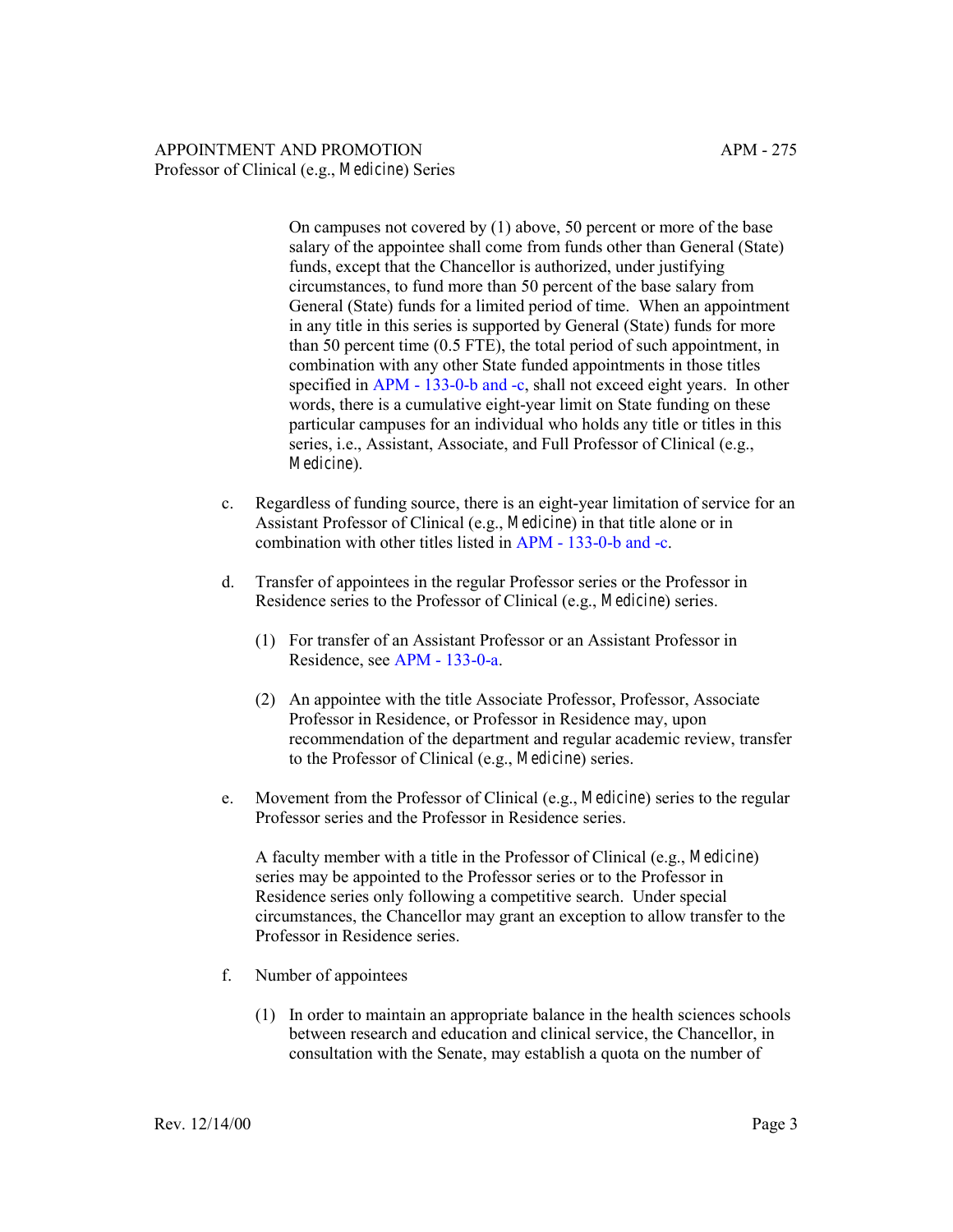appointments in this series. If so desired, a quota may be set for each school or department.

(3) If the number of appointees in the series exceeds 1/6 of all local Senate members in all the clinical departments on the campus, a Senate committee will review the appropriateness of adding new members to the Professor of Clinical (e.g., *Medicine*) series. For purpose of calculating the 1/6 ratio, current appointees to the Professor of Clinical (e.g., *Medicine*) series are to be included in the number of all Senate members, and all Emeriti Senate members are to be excluded.

It is the responsibility of the Chancellor to monitor the number of appointments.

g. An appointee in this series shall be a member of an approved compensation plan in the University or the equivalent in an affiliated hospital. The Chancellor shall determine which plans are considered equivalent for purposes of this provision.

As an exception to the above, if a School or College does not have a compensation plan, such as the School of Veterinary Medicine, the Chancellor may authorize use of this series for that particular academic unit.

#### 275-17 **Terms of Service**

a. Title of Assistant Professor of Clinical (e.g., *Medicine*)

An appointment to the title of Assistant Professor of Clinical (e.g., Medicine) shall be made with a specified ending date. The appointee shall be advised by letter and/or on the appropriate campus approval document that the appointment is for a specific period and that the appointment *ipso facto* expires at the specified date.

Each appointment and reappointment is limited to a maximum term of two years. The appointment may be made for a shorter term. Total University service in this title in combination with those titles listed in [APM - 133-0-b](http://ucop.edu/academic-personnel-programs/_files/apm/apm-133.pdf)  [and -c](http://ucop.edu/academic-personnel-programs/_files/apm/apm-133.pdf) shall not exceed eight years. Time in this title does not count toward service as an Assistant Professor in Residence or any title eligible for tenure.

b. Appointments to the title of Associate Professor of Clinical (e.g., *Medicine*) and Professor of Clinical (e.g., *Medicine*) may be made in two ways.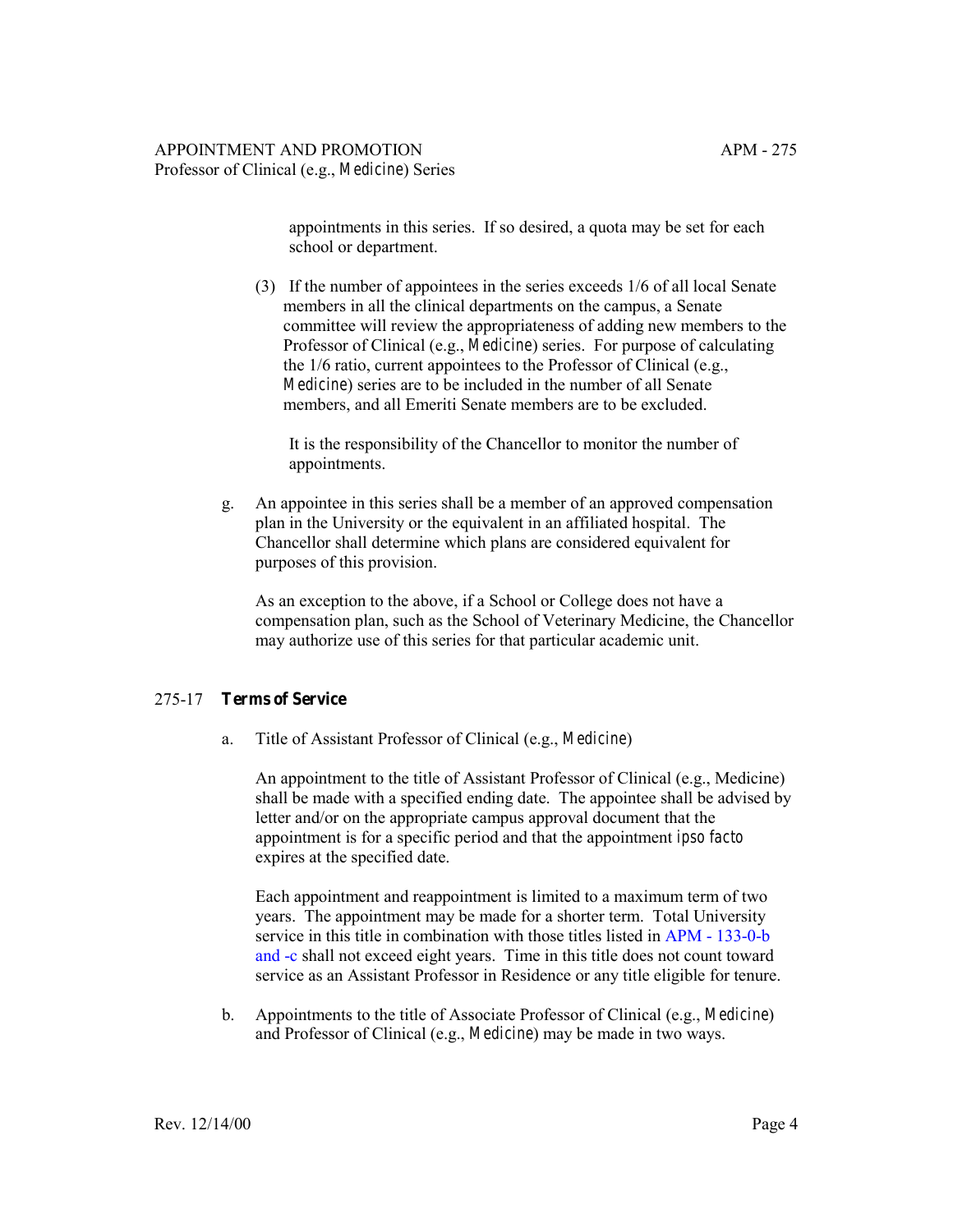#### (1) **With a specific ending date**:

For an Associate Professor of Clinical (e.g., *Medicine*) (Steps I, II, III), each appointment is limited to a maximum term of two years. For an Associate Professor of Clinical (e.g., *Medicine*) (Steps IV and V) and for a Professor of Clinical (e.g., *Medicine*), each appointment is limited to a maximum term of three years. These appointments may be made for a shorter term.

The appointee shall be advised by letter and/or on the appropriate campus approval document that the appointment is for a specified period and that the appointment *ipso facto* ends at the specified date.

Termination prior to the specific ending date of such appointments shall be only for good cause and is subject to the provisions of Standing Order 103.9. (See APM - 275-20.)

#### (2) **With no specific ending date**:

It is recommended that such appointments be made only when there is a reasonable expectation of long-term funding.

The appointee shall be advised by letter and/or on the appropriate campus approval document that the appointment does not carry either tenure or security of employment.

For provisions concerning termination, see APM - 275-20-a.

c. Rules concerning effective dates of appointments shall be as stipulated in [APM - 200-17](http://ucop.edu/academic-personnel-programs/_files/apm/apm-200.pdf), except that normally an appointment period will coincide with the University's fiscal year of July 1 through June 30. The effective date of a promotion or merit increase is normally July 1; however, exceptions may be approved by the Chancellor, subject to the provisions of APM - 275-24-a(6) and -a(7).

#### 275-18 **Salary**

a. Appointments to titles in this series shall be made either with salary or without salary. The academic salary scales for the regular Professor series shall apply, subject to the terms of the compensation plan. Without-salary appointments in this series are to be made only when the affiliated hospital pays the salary and the individual is full-time in the service of the University.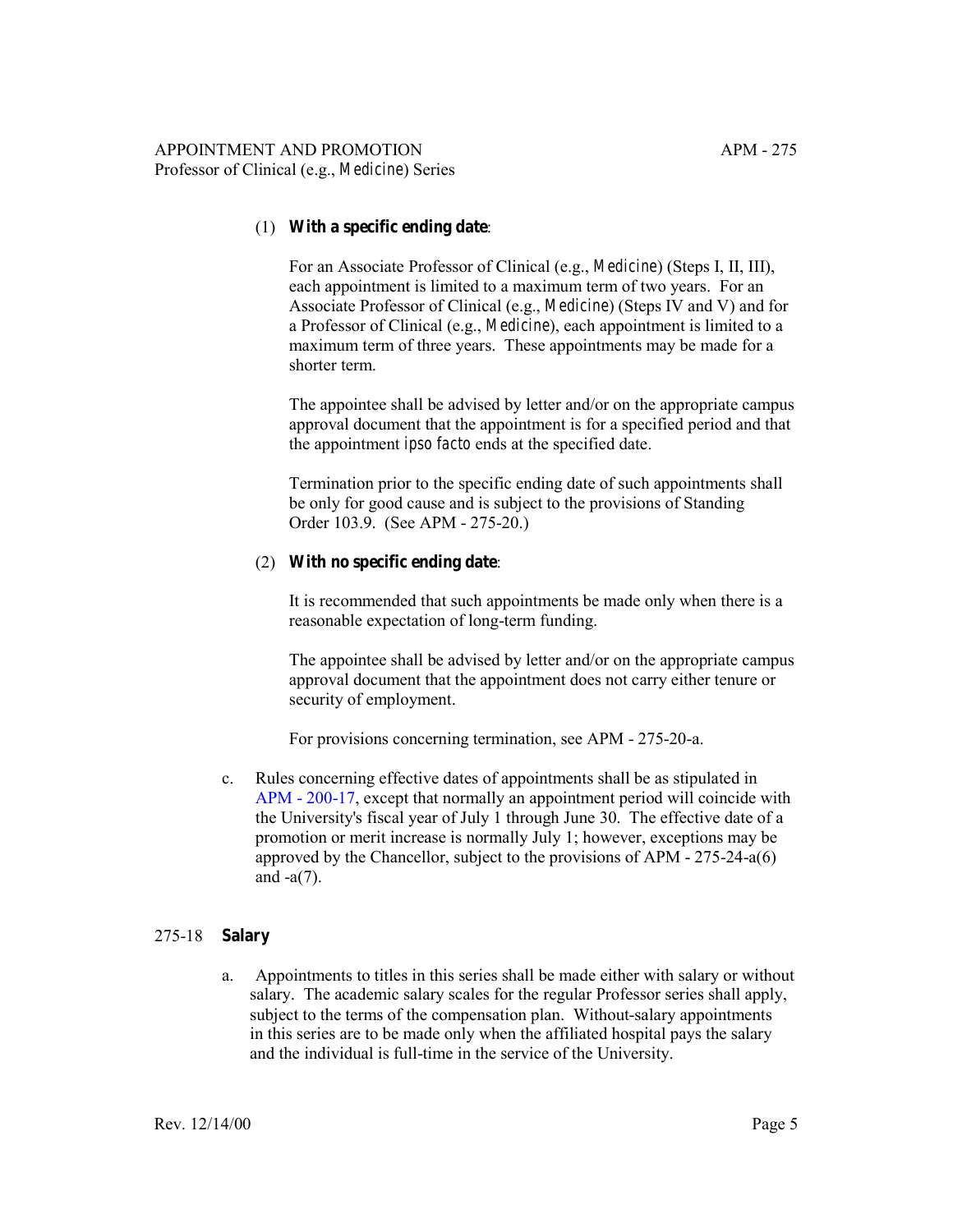# APPOINTMENT AND PROMOTION APM - 275

- Professor of Clinical (e.g., *Medicine*) Series
	- b. The normal periods of service at each step in this series coincide with those of the Professor series as described in [APM - 220-18-b.](http://ucop.edu/academic-personnel-programs/_files/apm/apm-220.pdf)
	- c. Individuals with a salaried appointment in this series may hold a non-salaried appointment in this series in another Department or School.

## 275-20 **Conditions of Employment**

a. Expiration of an appointment and termination

## (1) **Appointment with specific ending dates are subject to the following policies**:

(a) An appointment to a title in this series with a specified ending date expires by its own terms on that date, and additional notice of the ending of the appointment is not required.

However, in cases when appointments have been renewed at least once, and if the funding sources and campus procedures permit, it is desirable (but not required) that a reasonable period of notice be given:

- appointees who will have more than two years of service by the end of the current appointment, might be given as much as 12 months' notice;
- appointees who will have at least one year of service and not more than two years of service by the end of the current appointment, might be given six months' notice.

The Chancellor shall establish procedures for the review of cases when an appointee with between 1 and 2 years of service is given less than 30 days' notice, and when an appointee with more than 2 years of service, is given less than 60 days' notice. The Chancellor may establish procedures that include notice periods greater than those mentioned above.

(b) Non-reappointment as a result of a personnel review:

When an individual is not reappointed as a result of a personnel review, an individual who so requests in writing shall be given a written statement of the reasons for non-reappointment. This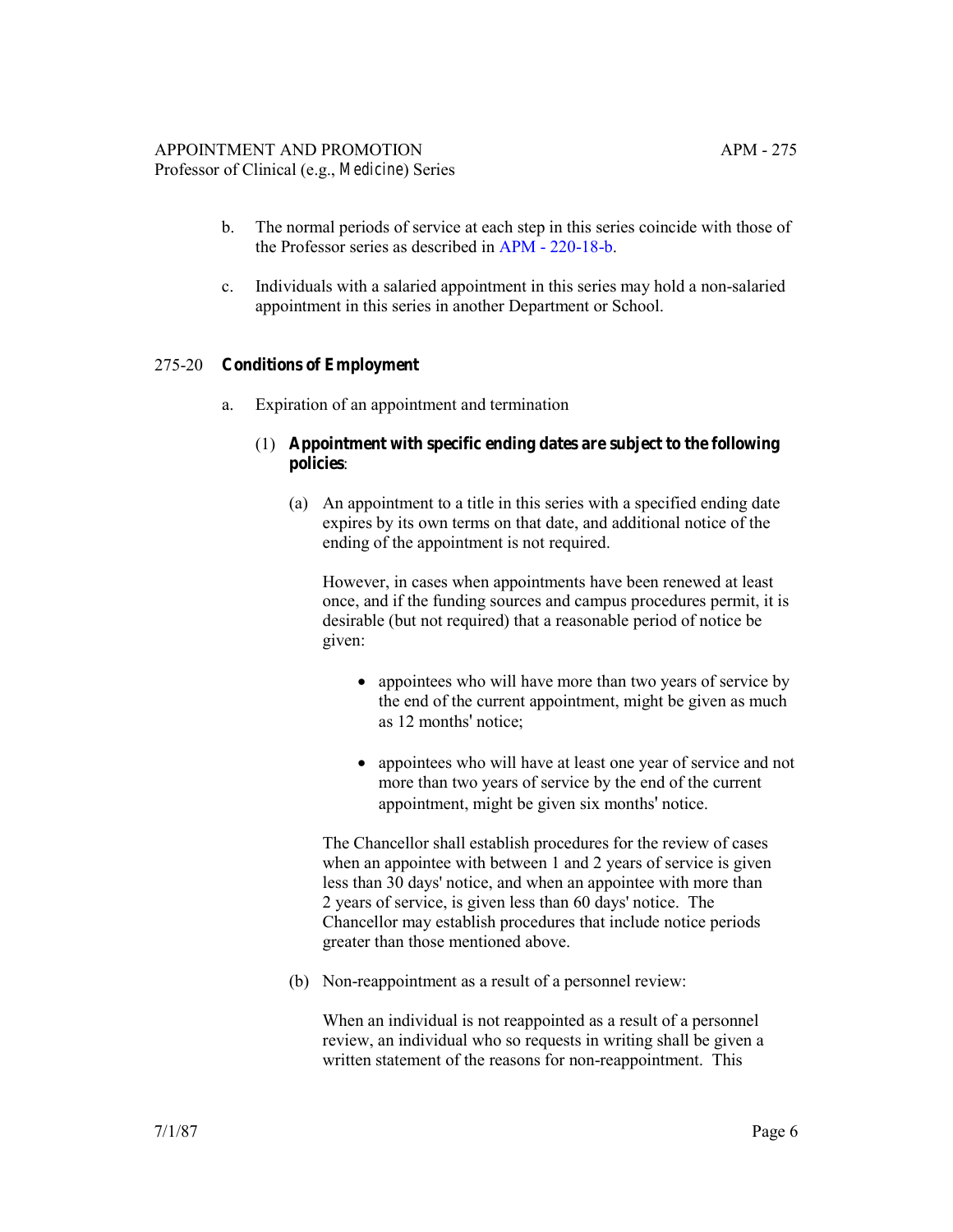written statement shall be given to the individual before the specified ending date, whenever possible. The appointment, however, will expire on the specified ending date, regardless of such statement.

For information on the formal appraisal of an Assistant Professor of Clinical (e.g., *Medicine*), see APM - 275-83; for non-reappointment for academic reasons, see APM - 275-84.

(c) Termination prior to the specific ending date:

Termination prior to the specific ending date shall be only for good cause and is subject to the provisions of Standing Order 103.9.

#### (2) **Appointment with no specific ending date**:

Except in instances of resignation or dismissal for good cause, termination of an appointment with no specific ending date is subject to the following policies:

(a) Establishment of a specific ending date:

Written notice by the Chancellor of termination as a result of a personnel review for inadequate performance, budgetary reasons, programmatic changes, and/or lack of work serves to establish a specific ending date. Once a specific ending date has been established, appointments are subject to the provisions of Standing Order 103.9; termination before the specific ending date shall be made only for good cause and after the opportunity for a hearing before the properly constituted advisory committee of the Academic Senate.

Budgetary reasons include discontinuation of the funding for all or part of a program or project on which the appointee works and/or from which all or part of his or her salary is budgeted.

Programmatic changes include discontinuation of all or part of a program or project on which the appointee works.

Lack of work may be because of a change in the emphasis of the ongoing program, lack of funds, and/or the termination of an individual's appointment at a hospital affiliated or associated with the University.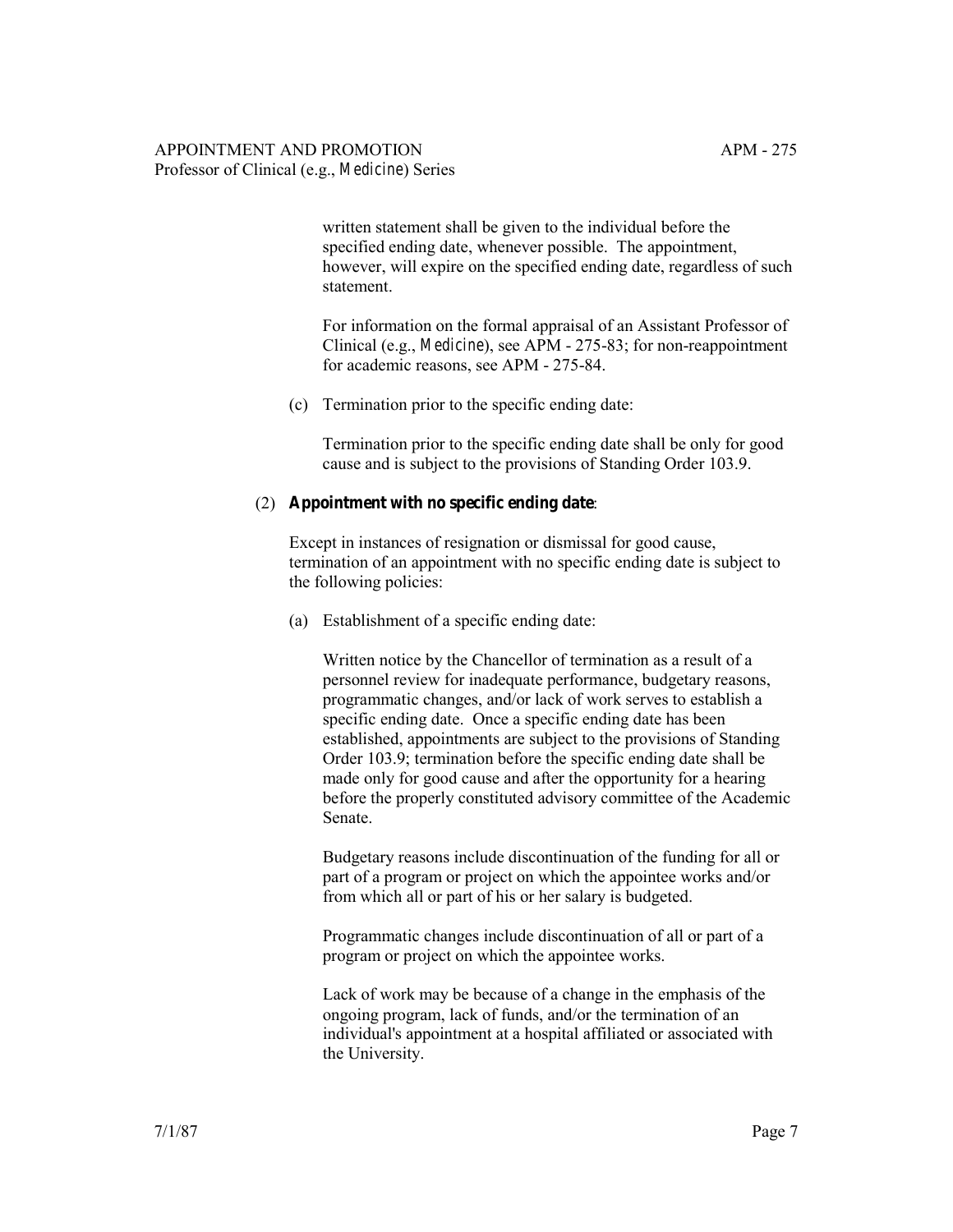Each appointee shall be notified in writing regarding this policy by the department chair or corresponding administrative officer at the time of appointment.

(b) Order of termination:

The order of termination for appointees with the same rank who are supported from the same funding source in the same department, unit or project, shall be on the basis of special skills, knowledge, or ability essential to the operation of the department, unit, or project.

When there is no substantial difference in the degree of special skills, knowledge, or ability essential to the department, unit, or project, the order of termination shall be in inverse order of seniority.

(c) Review procedures:

The Chancellor shall establish procedures for the review of a recommendation by a department or a division to terminate an appointee as a result of a personnel review for inadequate performance, budgetary reasons, programmatic changes, and/or lack of work.

(d) Written notice of specific ending date:

The Chancellor or designee shall provide the appointee with written notice of termination. If the funding source will permit, it is desirable that the written notice of termination take effect on June 30 of the next academic year and, in any event, not less than 30 days after notification. If the funding source for the appointment will not permit 30 days' notice, the University shall provide a minimum of 30 days' notice and, if necessary, use 19900 (State) funds for that period. Appropriate pay in lieu of notice may be given.

(e) Performance evaluation:

Upon receipt of notice of termination, the appointee may request in writing an evaluation of his or her academic achievements. In cases involving termination because of budgetary reasons, programmatic changes, and/or lack of work, such an evaluation will serve to establish for the record an institutional assessment of the appointee's qualifications and performance independent of those considerations.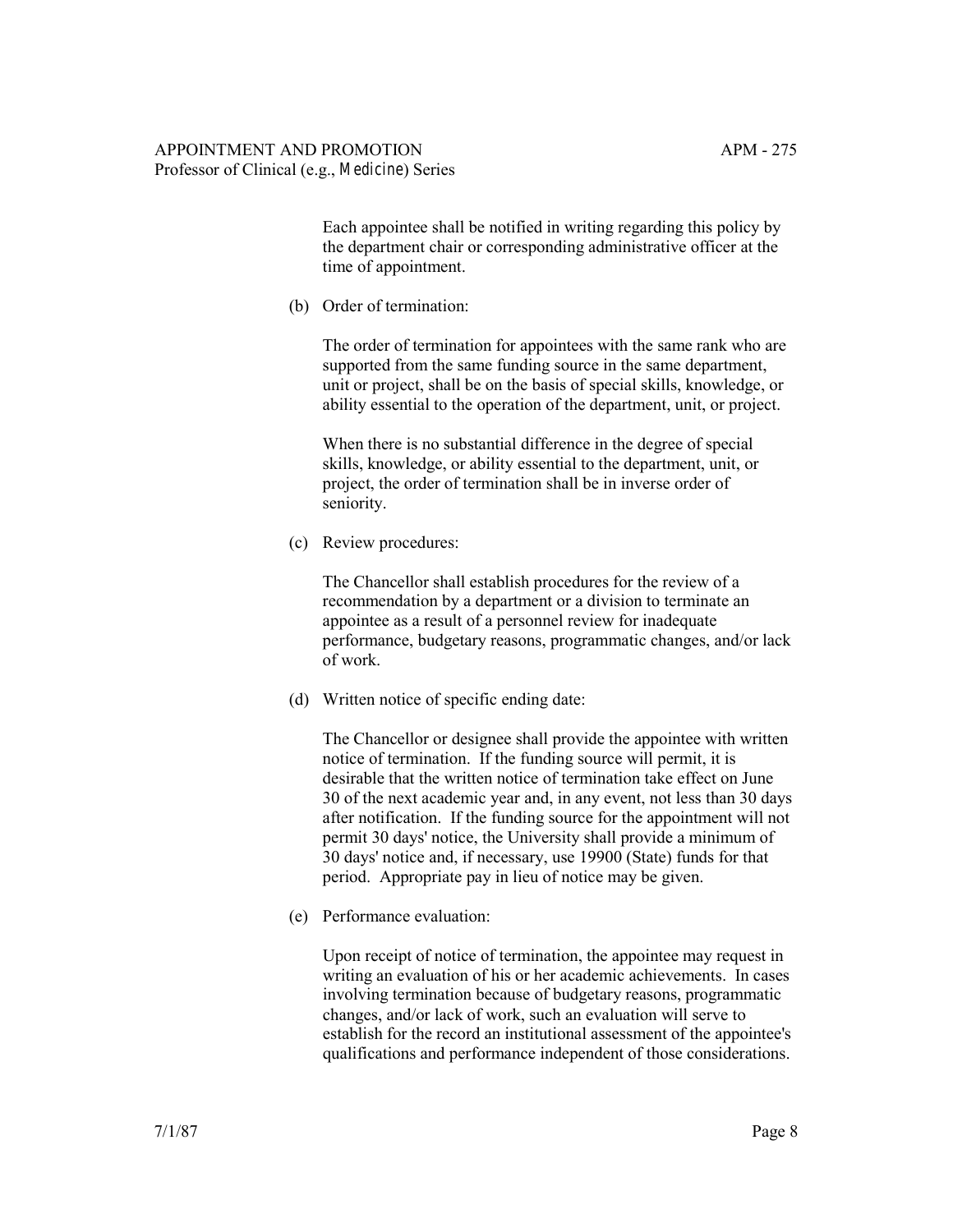(f) Dismissal for misconduct:

The faculty Code of Conduct applies to appointees in this series.

- b. Appointees in this series are members of the Academic Senate. See Standing Order 105.1(a).
- c. Neither tenure nor security of employment is acquired by appointment to a title in this series.
- d. An appointee with a title in this series is eligible for leave with pay under [APM - 758](http://ucop.edu/academic-personnel-programs/_files/apm/apm-758.pdf) when the leave is in the interest of the University and to the extent that provision is available in the fund source(s) from which the salary is paid. The Chancellor may approve leaves for twelve months or less.

When the base salary of the appointee is supported wholly or partially by General (State) funds, leaves will be supported by General (State) funds in the same percentage of time. Each Chancellor shall establish campus procedures to provide for the administration of a leave program.

Appointees are not eligible for the sabbatical leave program as described in [APM - 740](http://ucop.edu/academic-personnel-programs/_files/apm/apm-740.pdf).

#### 275-24 **Authority**

Authority to approve appointments, reappointments, merit increases, promotions, and terminations in this series, following appropriate review and subject to the restrictions in APM - 275-16 and 275-17, rests with the Chancellor except as noted in (a) below.

(a) **Professor of Clinical (e.g.,** *Medicine***) at an above-scale salary**:

The Chancellor has authority to approve above-scale salaries up to and including the Regental compensation threshold. For salaries beyond the Regental compensation threshold, authority rests with The Regents on recommendation of the President, after appropriate review and as prescribed in Section 101.2(a)(1) of the Standing Orders of The Regents. (See also APM - 275-85.)

 (b) An initial appointment or subsequent reappointment of any person after his or her retirement may be made only on a year-to-year basis and with specific approval of the Chancellor.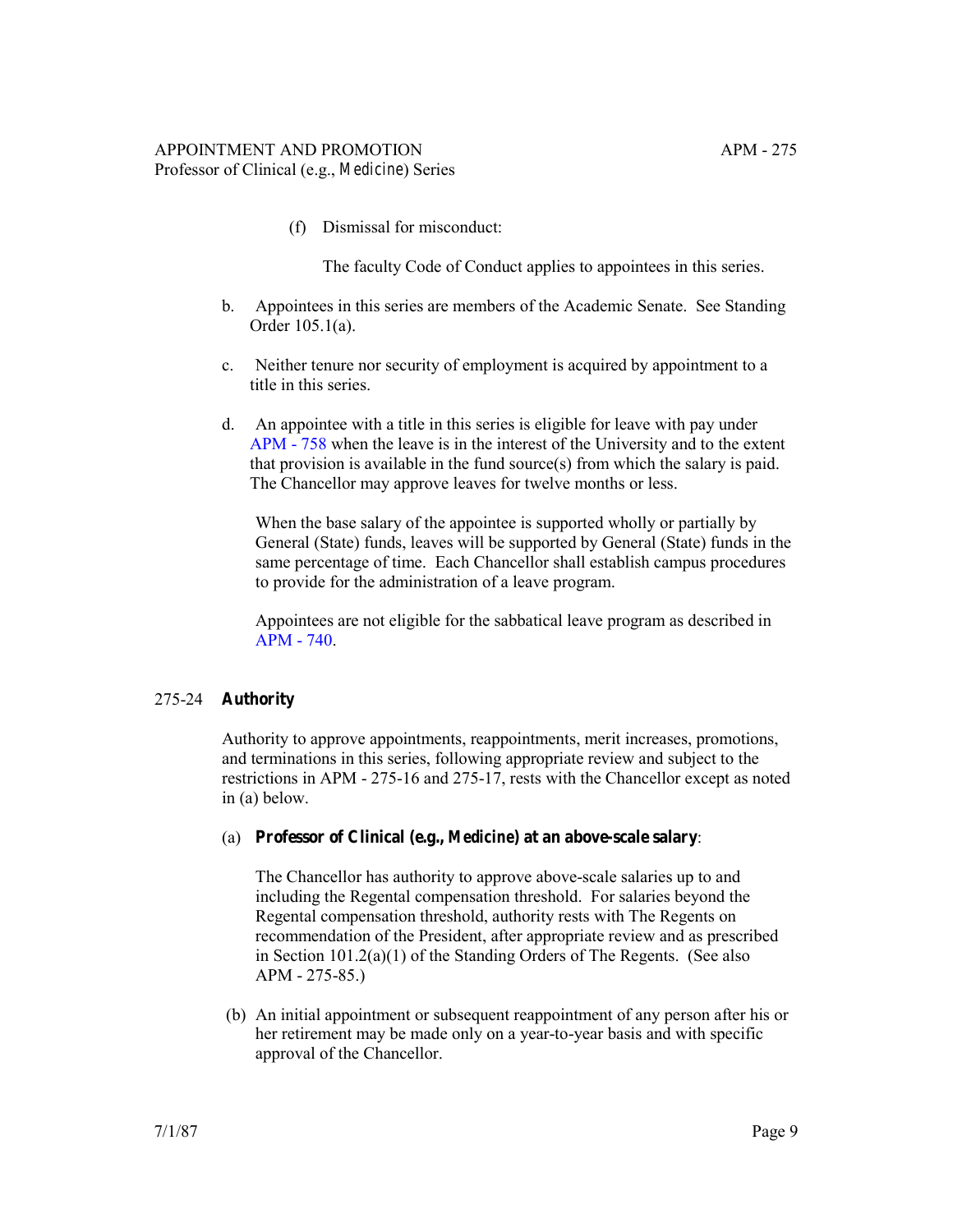- (c) The Chancellor's authority as stipulated above extends also to the approval of promotions and merit increases having effective dates other than July 1.
- (d) The Chancellor's authority as set forth above extends also to the retroactive approval of appointments, promotions, and merit increases (that is, with the beginning date of service prior to the date of actual approval).

#### 275-80 **Review Procedures**

The provisions of APM -  $220-80-c$ , -d, -e, -f, -g, -h, -i, -j, and  $220-84-b$  apply to appointees in this series.

#### 275-82 **Procedures for Appointment or Reappointment to the Rank of Assistant Professor of Clinical (e.g.,** *Medicine***)**

The general provisions of [APM - 220-80,](http://ucop.edu/academic-personnel-programs/_files/apm/apm-220.pdf) as listed in Section 275-80, apply here. In addition:

- a. The Committee on Academic Personnel shall be consulted in these cases, unless the Chancellor and the Committee on Academic Personnel have explicitly agreed to waive Committee on Academic Personnel review. A review committee shall be appointed if the Chancellor or the Committee on Academic Personnel requests it. On the basis of the recommendations and evidence provided and any additional information obtained, the review committee shall prepare and submit its comments and recommendation to the Chancellor.
- b. The final decision is made by the Chancellor. The Chancellor shall give written notification to the candidate of the final decision concerning the candidate's appointment or reappointment. The ending date of an appointment or reappointment shall be clearly shown on the appropriate campus approval document that effects the action.
- c. The Chancellor shall inform the Assistant Professor of Clinical (e.g., *Medicine*) in writing of the nature and conditions of the appointment or reappointment.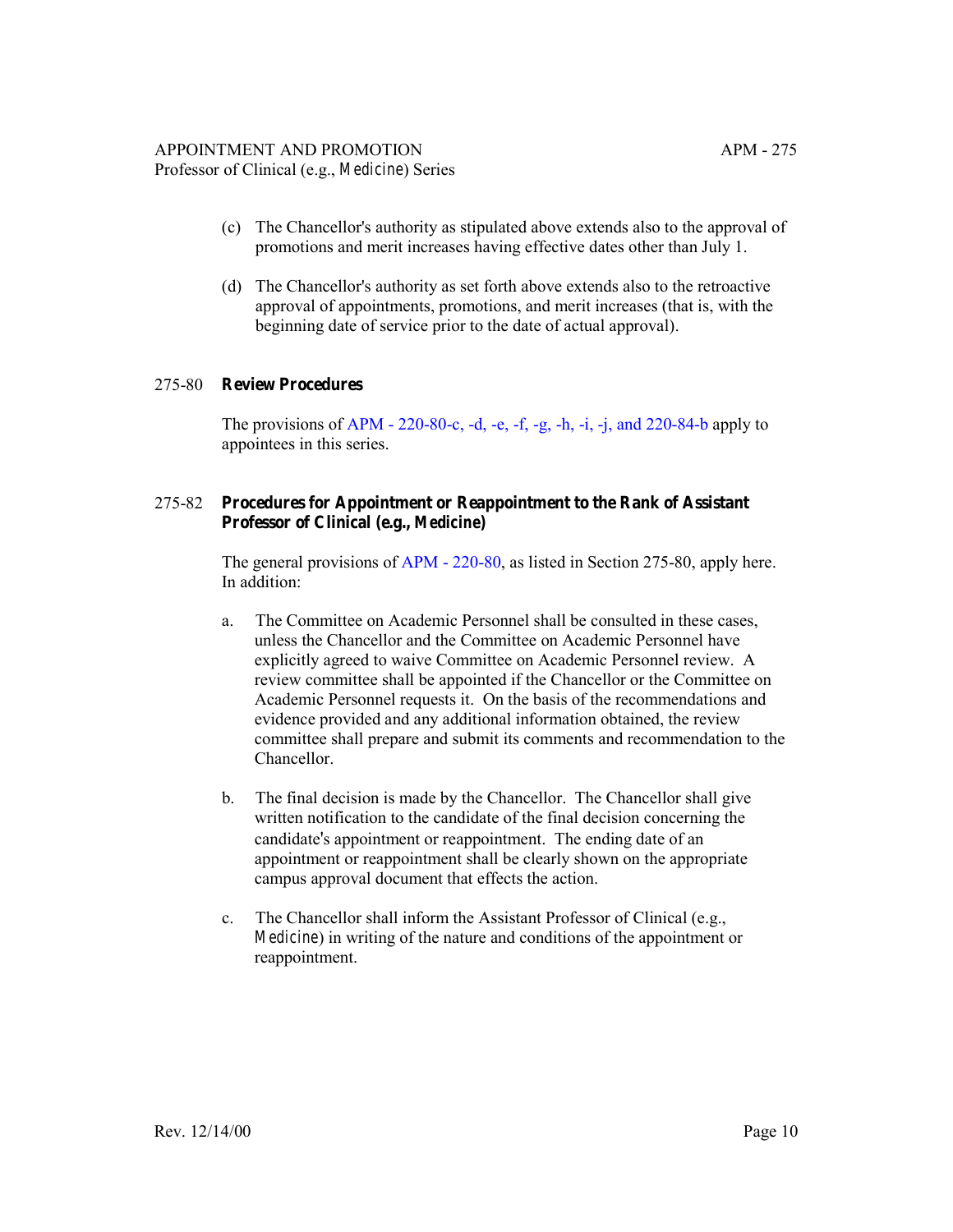# 275-83 **Procedure for the Formal Appraisal of an Assistant Professor of Clinical (e.g.,** *Medicine***)**

Formal appraisals of Assistant Professors of Clinical (e.g., *Medicine*) shall be made in order to arrive at preliminary assessments of the prospects of candidates for promotion as well as to identify appointees whose records of performance and advancement are below the level of excellence desired for continued membership in the faculty.

The general provisions of [APM - 220-80](http://ucop.edu/academic-personnel-programs/_files/apm/apm-220.pdf), as listed in APM - 275-80, apply here. In addition:

a. Normally each Assistant Professor of Clinical (e.g., *Medicine*) shall be appraised well in advance of possible promotion (usually two and one-half years before the anticipated effective date of the promotion). A case of initial appointment from outside the University, with anticipation of promotion within two or three years after appointment, obviously calls for an exception to the general rule. Each Assistant Professor of Clinical (e.g., *Medicine*) shall be appraised no later than the first half of the appointee's sixth year of service in the University with the title Assistant Professor of Clinical (e.g., *Medicine*) or with this title in combination with the titles listed in [APM - 133-0-b and -c.](http://ucop.edu/academic-personnel-programs/_files/apm/apm-133.pdf) Earlier appraisals are permissible. Subject to these guidelines and restrictions, each Chancellor shall establish general schedules and rules for the timing of formal appraisals on the respective campus.

No formal appraisal is required if, prior to the normal occurrence of an appraisal, the Assistant Professor of Clinical (e.g., *Medicine*) is being recommended for promotion to take effect within a year, has given written notice of resignation, or in cases when no appointment beyond the eighth year is contemplated and the individual has been so notified.

b. Except in situations in which the Chancellor and the Committee on Academic Personnel have explicitly agreed to waive Committee on Academic Personnel Review, the Committee on Academic Personnel shall be consulted in appraisals.

An *ad hoc* review committee shall be appointed if the Chancellor or the Committee on Academic Personnel so determines. On the basis of its study of the case, the review committee shall submit a report to the Chancellor stating whether or not, on the basis of all available information, there is evidence of achievement and promise sufficient to justify the Assistant Professor of Clinical (e.g., *Medicine*)'s continued candidacy for eventual promotion. If the committee finds that the evidence does not justify the continued candidacy, it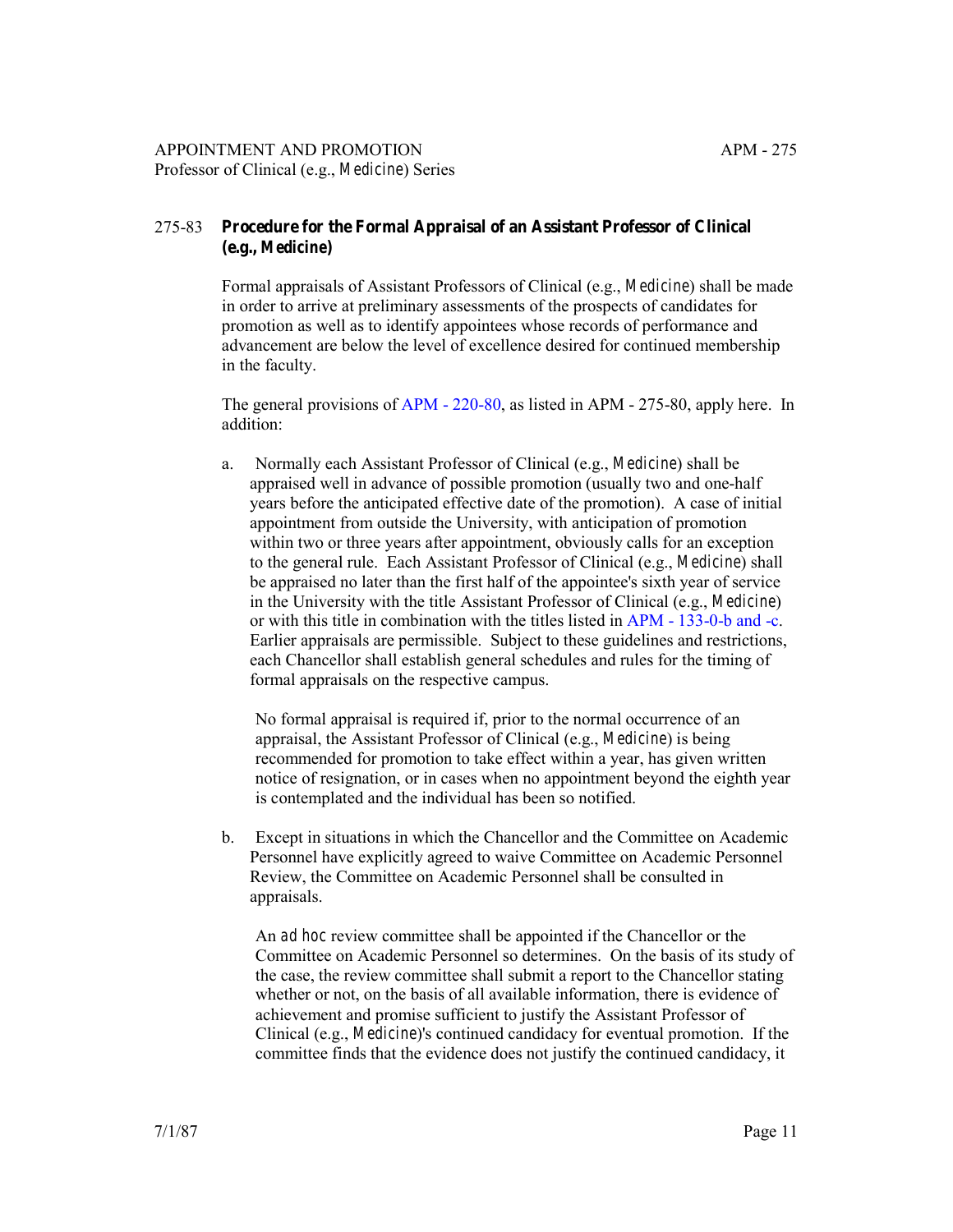shall recommend non-reappointment or terminal appointment consistent with the limitations of service in [APM - 133-0.](http://ucop.edu/academic-personnel-programs/_files/apm/apm-133.pdf) The report of the *ad hoc* committee will then be considered by the Committee on Academic Personnel and the Chancellor. See [APM - 220-80-g.](http://ucop.edu/academic-personnel-programs/_files/apm/apm-220.pdf)

- c. The Chancellor shall make the final determination concerning the outcome of an appraisal, taking into account all the available evidence and the recommendations made in the course of the appraisal.
- d. The Chancellor shall inform the chairperson, through the Dean or Provost, of any decision and of any information or advice resulting from the appraisal that the Chancellor may think helpful to the chairperson or the appointee.

#### 275-84 **Procedures for Non-Reappointment of an Assistant Professor of Clinical (e.g.,** *Medicine***) for Academic Reasons**

The general provisions of [APM - 220-80](http://ucop.edu/academic-personnel-programs/_files/apm/apm-220.pdf), as listed in APM - 275-80, apply here. In addition:

- a. A proposal not to reappoint an Assistant Professor of Clinical (e.g., *Medicine*) may originate with the department chair as a result of departmental review during consideration for reappointment. In this event, the case shall be reviewed in accordance with the provisions of APM - 275-82.
- b. During a review of a formal appraisal, or consideration of reappointment or promotion of an Assistant Professor of Clinical (e.g., *Medicine*), if the Academic Vice Chancellor's (or designee's) preliminary assessment is to make a terminal appointment, is not to reappoint or promote, or is contrary to the departmental recommendation, the department chair and the candidate shall be notified of this in writing by the Academic Vice Chancellor. The candidate also shall be notified of the opportunity to request access to the records placed in the personnel review file subsequent to the departmental review in accordance with [APM - 160-20-c.](http://ucop.edu/academic-personnel-programs/_files/apm/apm-160.pdf) When the candidate is provided copies of such records, the department chair also shall be provided with copies of the extradepartmental records. The candidate and the chair, after appropriate consultation within the department, shall then have the opportunity to respond in writing and to provide additional information and documentation. The candidate may respond either through the department chair or directly to the Academic Vice Chancellor. The personnel review file, as augmented by the added material, shall then be considered in any stage of the review process as designated by the Academic Vice Chancellor before a final decision by the Chancellor is reached. The Chancellor's final decision to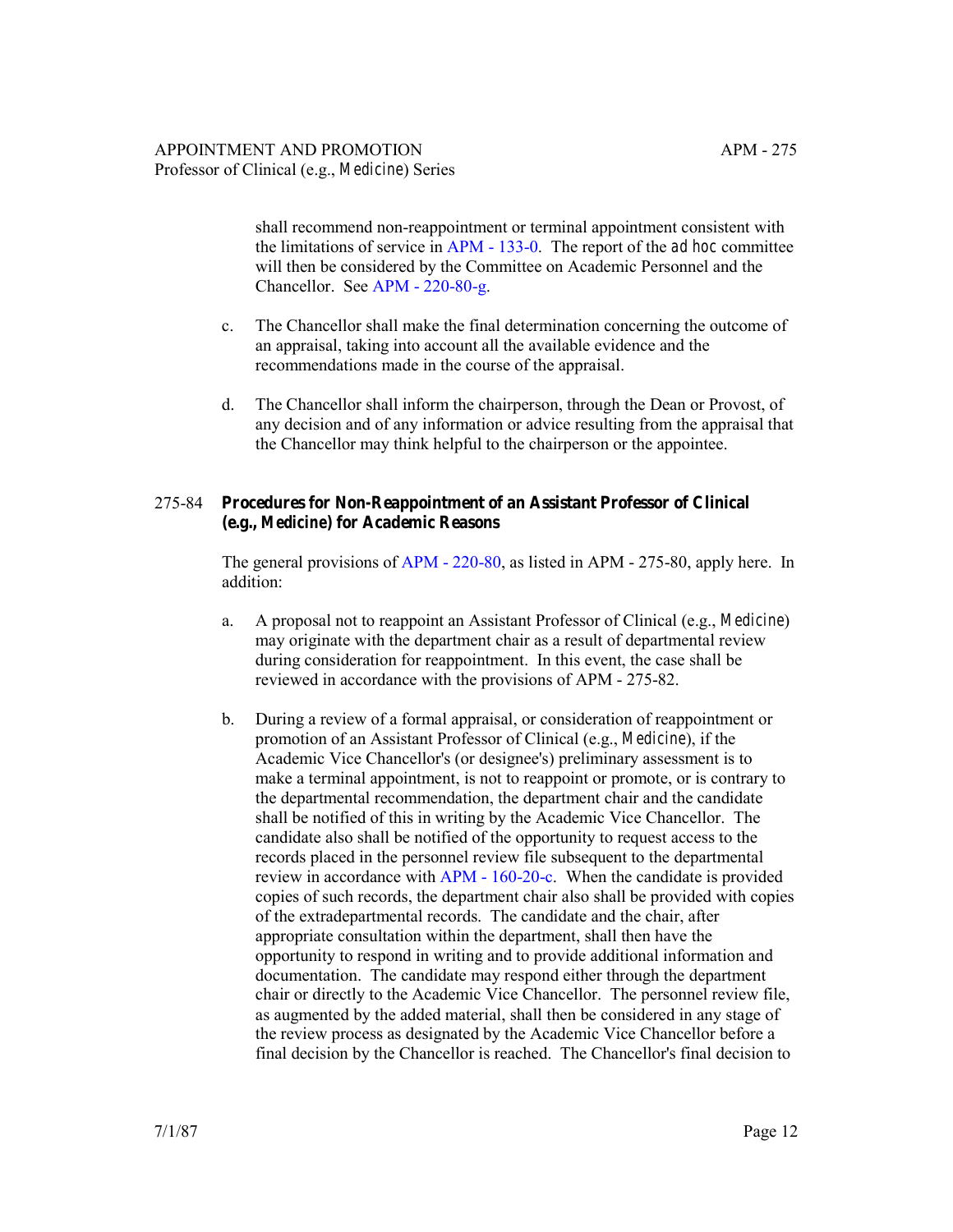make a terminal appointment, or not to reappoint or promote, shall not be made without the appropriate preliminary assessment notification process and opportunity to respond being provided to the candidate as specified herein.

- c. The Chancellor is responsible for a decision not to reappoint or to make a terminal appointment of an Assistant Professor of Clinical (e.g., *Medicine*). The Chancellor shall, through the Dean or Provost, inform the chairperson of a decision not to reappoint. The Chancellor will provide a written statement to the individual advising of the outcome of the personnel review. Provisions regarding notice requirements are in APM - 275-20-a.
- d. Each Chancellor is authorized to establish guidelines for responding to requests for written statements of reasons for non-reappointment subject to these conditions:
	- (1) No such written statement shall be furnished except in response to a request in writing from the appointee.
	- (2) When a written response is provided, it shall be given by the Chancellor.

#### 275-85 **Procedures for Appointment or Promotion to the Rank of Associate Professor of Clinical (e.g.,** *Medicine***) or Professor of Clinical (e.g.,** *Medicine***)**

The general provisions of [APM - 220-80](http://ucop.edu/academic-personnel-programs/_files/apm/apm-220.pdf), as listed in APM - 275-80, apply here. In addition:

- a. With a recommendation for promotion, the following information shall be included in the chairperson's detailed statement:
	- (1) the nature and extent of the faculty member's responsibilities in clinical teaching and in supervision of individual students over a specified period of years;
	- (2) the nature and extent of the faculty member's professional competence and activity, creative achievement, University and public service; and,
	- (3) current biographical and bibliographical information.
- b. An *ad hoc* committee shall be appointed in accordance with the provisions of [APM - 220-80-g,](http://ucop.edu/academic-personnel-programs/_files/apm/apm-220.pdf) and it shall carry out its duties as therein specified.